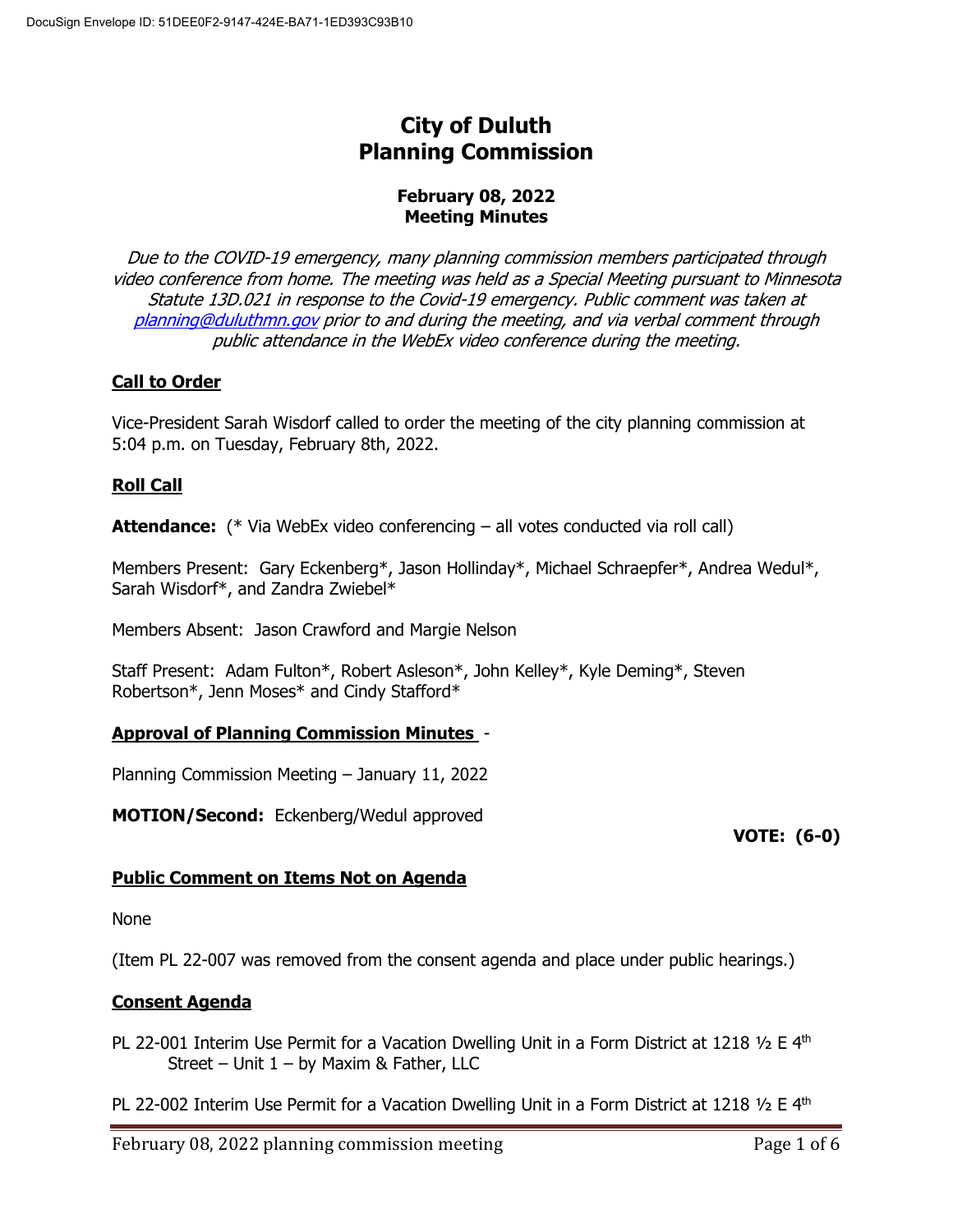Street – Unit 2 – by Maxim & Father, LLC

- PL 22-003 Interim Use Permit for a Vacation Dwelling Unit in a Form District at 1218  $\frac{1}{2}$  E 4<sup>th</sup> Street – Unit 3 – by Maxim & Father, LLC
- PL 22-004 Interim Use Permit for a Vacation Dwelling Unit in a Form District at 1218  $\frac{1}{2}$  E 4<sup>th</sup> Street – Carriage House – by Maxim & Father, LLC

**Public:** No speakers. **MOTION/Second:** Hollinday/Wedul approved consent agenda items as per staff recommendations

**VOTE: (6-0)**

# **Public Hearings**

#### PL 22-007 Interim Use Permit for a Vacation Dwelling Unit at 8502 Bessemer Street by Mark and Jamie Sams

**Staff:** John Kelley gave an overview and welcomed questions.

**Commissioners:** Gary Eckenberg noted the various public comments they received. The property has been operating on a rental basis for the last eight months. Are they out of compliance? Per Kelley, the applicant has an accessory home share permit. The owner occupies the basement and rents out the upper level. Eckenberg asked if an accessory home share permit requires the property to be homesteaded. Kelley stated yes, the owner has to be on site while guests are there. Eckenberg stated the comments the commission received stated the owner does not live there. They are getting mixed messages. Commissioner Michael Schraepfer stated the accessory home share requirements don't specify homestead, just states their primary residence. Deputy Director Fulton affirmed it does not list homestead, but it is implied that it is their primary domicile. Commissioner Andrea Wedul noted there are multiple dwellings on the property. Will they convert the whole building for a vacation dwelling? Per Kelley, this application is for three rooms and defers to the applicant. There are combinations/options available for rental, which can also be long term.

**Applicant:** Mark Sams addressed the commission, and stated this is the first time he is going through this process. He doesn't agree with the neighbors' comments, and thinks they are false accusations. They bought the house in 2020 and planned to fix up the upstairs, while living downstairs. This is his primary homestead. He is there every day, and rents mainly on weekends. Of the 35 guests who have stayed there, he has received a perfect score on the vacation rental websites. He caters to skiers and mountain bikers. He has never received a letter or notice from his neighbors before this process. He wished they would have talked to him beforehand. Commissioner Eckenberg stated there was indication of another home being owned by Sams in a city nearby. Sams stated his wife and kids live in Hermantown. Sams contacted a tax assessor and clarified with the county that the Bessemer property is a homestead residence. Sams feels lucky that they were chosen in the lottery to apply for a regular vacation dwelling unit. He travels occasionally for work, but is home when guests are there. Eckenberg noted the current accessory home share license allows up to four renters, and it will be increased to seven renters with the interim use permit. He asked if Sams is expecting a higher density of use. Sams stated yes, but didn't realize the tension in the neighborhood. He would be willing to reduce the number in order for approval. He is willing to work with the neighbors. Commissioner Schraepfer doesn't feel the need to reduce the number of guests. He doesn't feel the neighbors understood the process. Commissioner Wedul stated she appreciates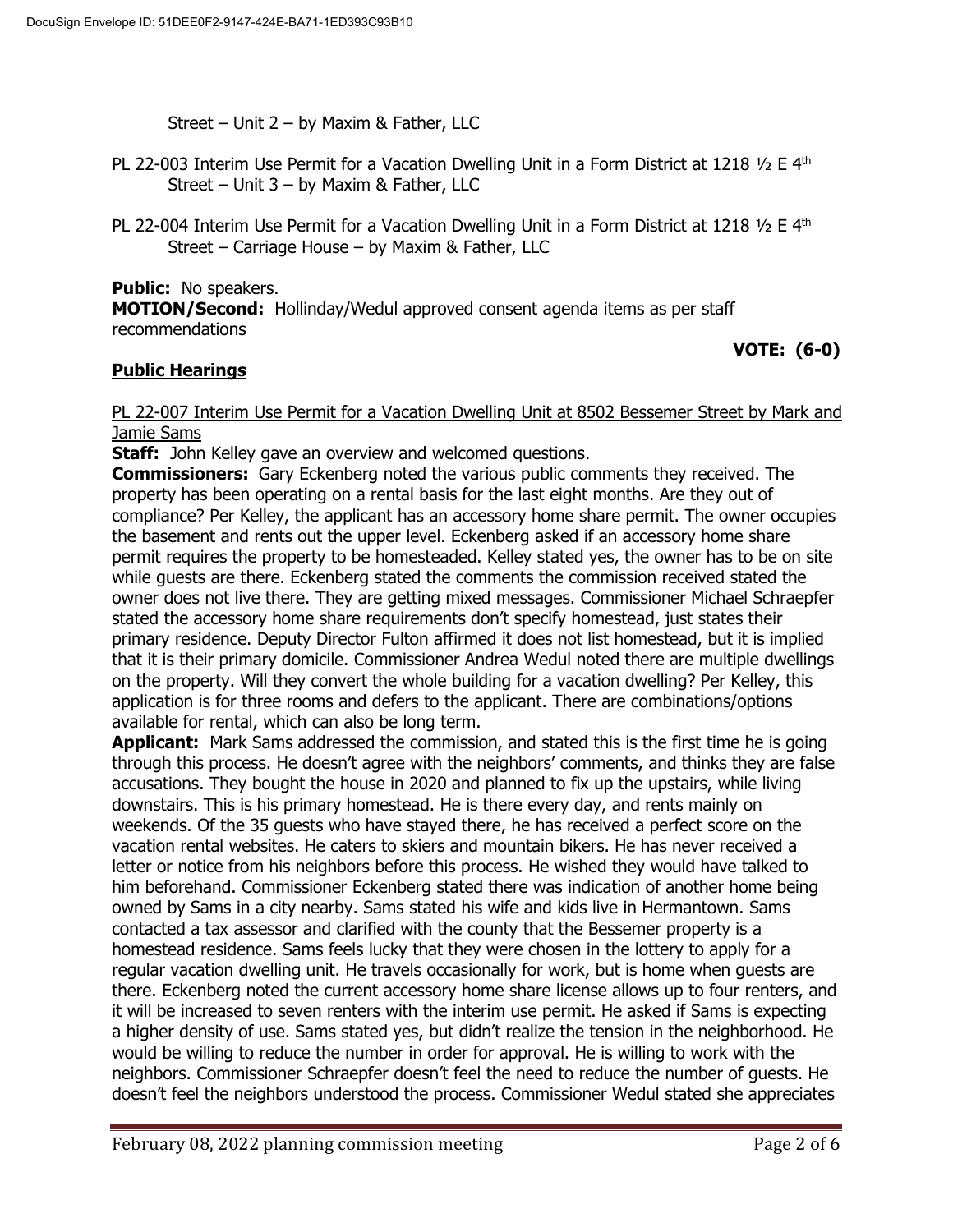the applicant's willingness to work with the neighbors. She asked about the managing agent of the property. Sams stated if he isn't residing in the home, he will absolutely be there in a drop of a hat.

**Public:** Shanna Thompson – 8421 Bessemer St. – addressed the commission. She stated she also sent a letter. The Sams do take good care of their property. She said if the owner is occupying the lower level, there are no lights on. She notices an increase of traffic when guests are present, and they tend to drive quickly. She doesn't want to see this situation get worse, and doesn't want to see it become commercialized. They have had people walk through yards to get to Spirit Mountain. Andy Clade  $-$  4080 Bessemer St.  $-$  addressed the commission. He is opposed and is concerned about the owner not being there. If the renters get out of hand, how is it enforced? What are the neighbors' options? Mike Casey – lives in Smithville – addressed the commission. He shared his experience of living next to an AirBNB. He has not had any real issues. He realizes the fear of change, but noted his own experiences have been positive. Chair Wisdorf asked the applicant if he would like to respond to the neighbors' comments. Sams said his game plan is to rent to good people, and is willing to work with the neighbors to keep occupancy and traffic to a minimum.

**Commissioners:** Eckenberg noted if the neighbors have issues with the vacation rental they can call the managing agent/owner. He agrees with Schraepfer that the owner has done everything correctly in applying for this permit, which can be confusing. Wedul reiterates Eckenberg's comments and notes there are conditions/rules that must be followed by the renters. If the rules aren't followed there is a provision in place to revoke the permit. **MOTION/Second:** Eckenberg/Zwiebel approved as per staff recommendations.

# **VOTE: (6-0)**

PL 21-137 Special Use Permit for a Self-Service Storage Facility at 5710 Grand Avenue **Staff:** Deputy Director Adam Fulton noted there was a computer blog stating this application was withdrawn. Staff has not received official word from the applicant. Staff is recommending denial. No application for a variance has been issued. The applicant is not in attendance. Kyle Deming introduced the applicant's proposal for a special use permit for a combination selfservice storage facility, and retail showroom, installation facility, outdoor display and storage for U-Haul. Staff recommends that the planning commission deny the application for a special use permit based on the findings described fully in the review and discussion section of the staff report, and the staff recommendation section. Staff received many comments, some for and some against the proposal.

**Commissioners:** Schraepfer asked about the state statute regarding zoning. Per Deming, the proposed use is not allowed under the zoning ordinance because of its adjacency to residential properties, and no such use variance could be statutorily permissible under existing law. Schraepfer asked about the windows. Why does a new use require windows? He has never seen a big box store with multiple windows. Per Deming, when the Kmart building was built in 1991, windows were not required. A new use would require meeting of the existing UDC standards. Schraepfer asked if all new big box stores have to comply with 65% window transparency. Deming stated if there is a change in use.

# **Applicant:** Not present.

**Public:** Mike Casey – 415 S  $88<sup>th</sup>$  Ave W – addressed the commission. He is glad staff isn't recommending approval. Big box stores are only designed for a 12-year life span. He would like to prevent this from happening again. He noted the S-curve road (Bristol St.) nearby which is possibly the worst road in Duluth. He would like to see it improved. Janet Kennedy – lives right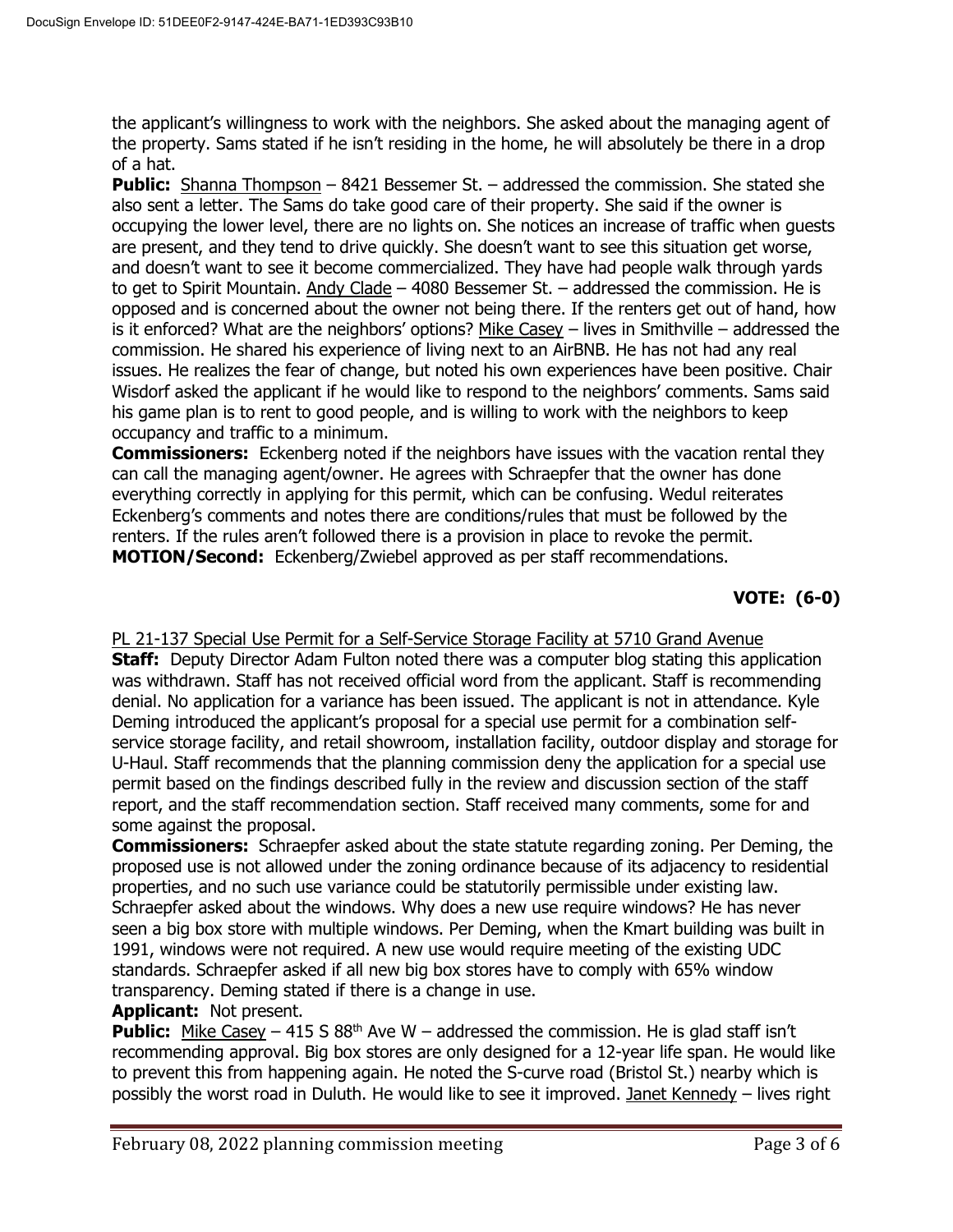around the corner in the Irving neighborhood. She is speaking as a public citizen and not as a city councilor. She stated Duluth can't afford another big box store that doesn't add anything to the community. She agrees with Casey that Bristol Street isn't safe. West Duluth needs development, but needs the right development. She wants to see businesses and the community connected. The neighborhood was never asked to engage in this project. She has lived in the neighborhood for over 40 years. This proposal does not meet UDC standards, or align with the City's Comprehensive Plan. She encouraged the planning commission to uphold staff's recommendation to deny. A letter from Danette Lynch was read to the commission by Deputy Director Adam Fulton. She stated the proposal does not meet UDC codes. A U-Haul storage facility is not a good fit, and limits future development. This huge space deserves so much better.

**Commissioners:** Wedul appreciates the many comments that were received. She is excited for the area and the prime location for redevelopment. This will be a vibrant community versus a blighted one. Commissioner Zandra Zwiebel also appreciates staff and the community comments. She referred to Schraepfer's comments about the 65% window transparency. When Shopko gets sold, will they need windows? Per Deputy Director Fulton, staff has not reevaluated standards for big box stores. Self-storage facilities are different than big box stores. **MOTION/Second:** Wedul/Eckenberg denied as per staff recommendations

## **VOTE: (6-0)**

## PL 21-210 UDC Text Amendment to Section 50-18.2, Airport Overlay District, by the City of Duluth

**Staff:** Steven Robertson gave an overview. This proposed ordinance amendment was discussed at the previous planning commission meeting on January 11, 2022. Additional city staff comments and suggestions were received following the meeting, and minor changes were incorporated into the proposed ordinance.

**Commissioners:** Zwiebel noted the new airport overlay map. Per Robertson, Zone C has been pulled back approximately one mile past the end of zone B.

**Public:** No speakers.

**MOTION/Second:** Eckenberg/Hollinday recommended approval as per staff recommendations.

# **VOTE: (6-0)**

#### PL 22-010 UDC Text Amendments Related to New Land Uses; 50-19.8 Permitted Use Table; and 50-41 Definitions

**Staff:** Steven Robertson gave an overview. Staff is proposing a minor ordinance change to recognize three additional land uses: 1) car wash, 2) auto impound lot, and 3) commercial support services. The hotel item has been withdrawn for tonight's discussion. Staff recommends approval of the UDC updates to then go to the city council.

**Commissioners:** Eckenberg noted auto impound lots. Who can impound an auto? Police? Does the impound lot have to be certified by an authority? Per Robertson the city clerk's office issues licenses. There is clear language about screening, lighting. He appreciates the feedback regarding licensure.

**MOTION/Second:** Eckenberg/Wedul recommended approval as per staff recommendations noting auto impound lot licensure be included

**VOTE: (6-0)**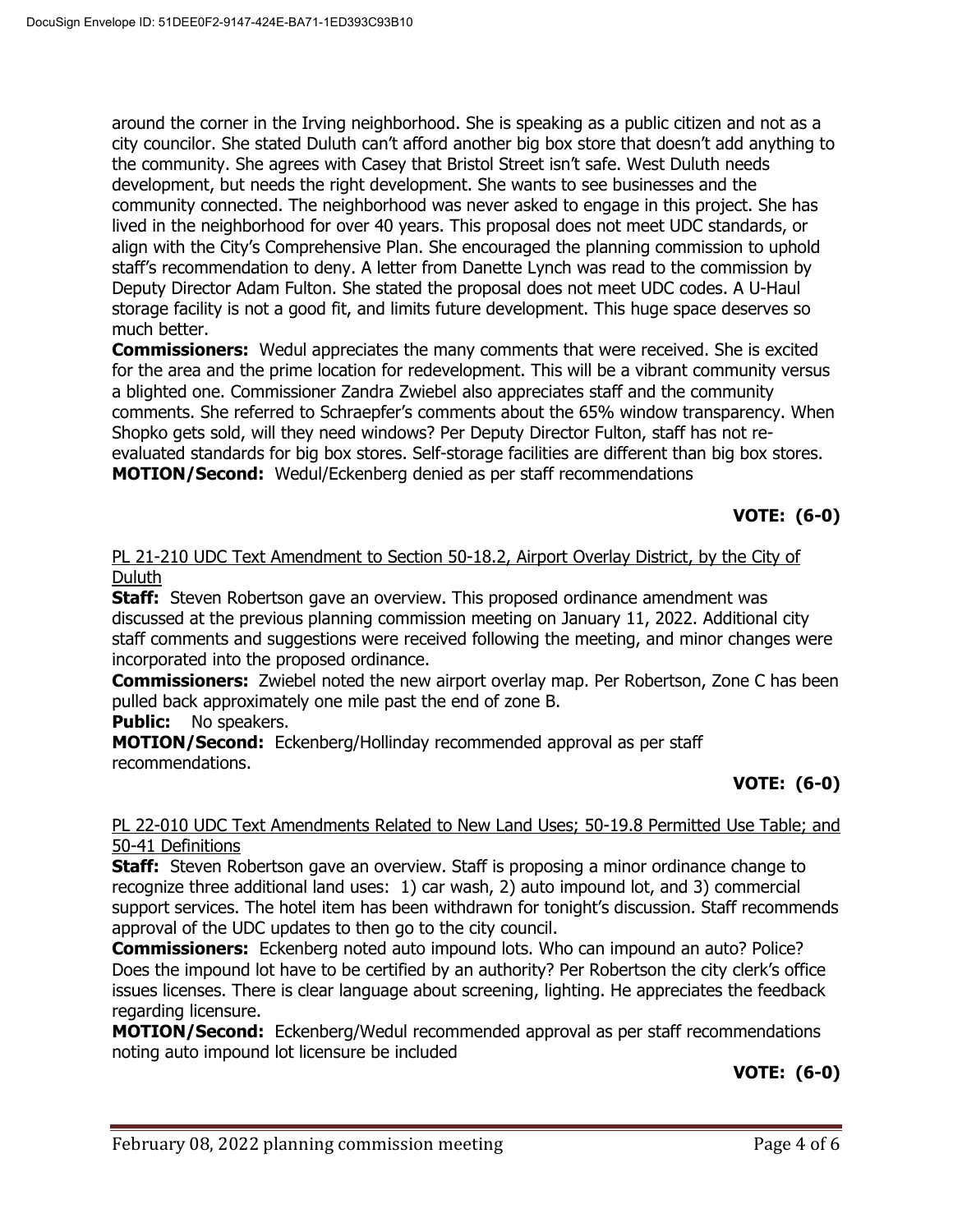## **Old Business**

#### PL 21-096 Minor Subdivision at Glen Place and W Michigan Street by Aaron Schweiger

Item to remain on the table for more plat research.

#### **Communications**

Land Use Supervisor (LUS) Report – Deputy Director Fulton gave an overview. Planning Manager Ben VanTassel is leaving his manager role with the planning office for a director role overseeing the Clerk's office, HR, and Information Technology Departments. The March planning commission will still most likely be virtual. He noted planning commissioner Eddie Ranum has resigned, and a few other commissioners terms are ending.

Heritage Preservation Commission – Commissioner Wisdorf noted they are meeting next Monday and will look at the Depot's design permit application, as well as the Duluth Historic Downtown Design Guidelines. Robertson stated they have received comment from SHPO.

Joint Airport Zoning Board – Commissioner Eckenberg noted the passage tonight of the text amendment for the Airport Overlay District by the planning commission was a big step.

Duluth Midway Joint Powers Zoning Board – No update.

#### **Adjournment**

Meeting adjourned at 6:43 p.m.

10 minutes recess before Annual Meeting

(Commissioner Zwiebel left before the annual meeting)

#### **ANNUAL MEETING**

#### **Central Entrance Corridor Plan Presentation**

Ron Chicka, Director of the MIC, and James Gittemeier, City of Duluth Senior Transportation Planner, gave an overview. The DOT is now taking this into their design phase. It is a multimodal system which plans on integrating transit and pedestrian traffic into automobile traffic. The Roadway system and utility system need major repairs.

#### **Election of Officers**

Planning Commissioner President **MOTION/Second:** Eckenberg/Wedul nominate and elect Sarah Wisdorf as planning commission President

**VOTE: (5-0)**